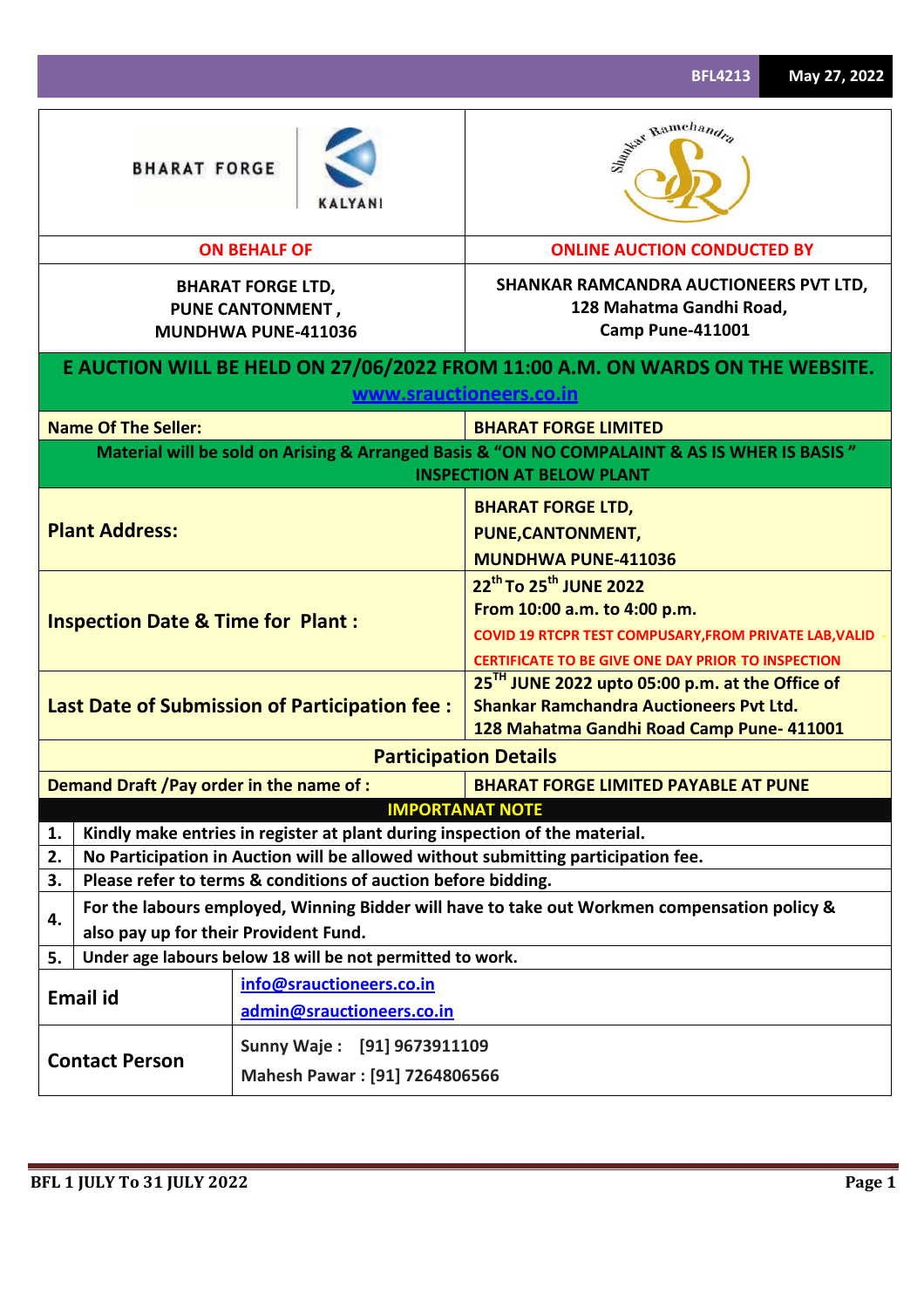| <b>E AUCTION CATALOGUE</b>                                                                                                                                                                                                                                                                    |                                                         |                                                                                                                              |                        |                                               |            |              |                      |  |  |  |
|-----------------------------------------------------------------------------------------------------------------------------------------------------------------------------------------------------------------------------------------------------------------------------------------------|---------------------------------------------------------|------------------------------------------------------------------------------------------------------------------------------|------------------------|-----------------------------------------------|------------|--------------|----------------------|--|--|--|
|                                                                                                                                                                                                                                                                                               | 27/06/2022<br><b>DATE</b>                               |                                                                                                                              |                        |                                               |            |              |                      |  |  |  |
|                                                                                                                                                                                                                                                                                               | <b>E AUCTION</b><br>11:00 A.M.<br><b>STARTING TIME</b>  |                                                                                                                              |                        |                                               |            |              |                      |  |  |  |
| 12:00 P.M. Unlimited Extension. Auto extension of 3 minutes after receiving the last.<br><b>E AUCTION END</b><br>If no bid is received within 3 minutes of the closing time, this auto extension will<br><b>TIME</b><br>automatically get over as per the time displayed on our bidding site. |                                                         |                                                                                                                              |                        |                                               |            |              |                      |  |  |  |
|                                                                                                                                                                                                                                                                                               | www.srauctioneers.co.in<br><b>WEBSITE</b>               |                                                                                                                              |                        |                                               |            |              |                      |  |  |  |
|                                                                                                                                                                                                                                                                                               | <b>E AUCTION ID</b>                                     | <b>BFL4213</b>                                                                                                               |                        |                                               |            |              |                      |  |  |  |
|                                                                                                                                                                                                                                                                                               | <b>PARTICIPATION</b><br>Rs. 6,35,000/-<br><b>AMOUNT</b> |                                                                                                                              |                        |                                               |            |              |                      |  |  |  |
|                                                                                                                                                                                                                                                                                               |                                                         | ALL THE MATERIAL WILL BE SOLD ON "AS IS WHERE IS BASIS" & ON "NO COMPLAINT BASIS"                                            |                        |                                               |            |              |                      |  |  |  |
| <b>LOT</b>                                                                                                                                                                                                                                                                                    |                                                         | <b>DESCRIPTION OF MATERIAL</b>                                                                                               | <b>APPROX</b>          | <b>LIFTING</b>                                | <b>GST</b> | <b>TDS</b>   | <b>PARTICIPATION</b> |  |  |  |
| NO.                                                                                                                                                                                                                                                                                           |                                                         | MATERIAL LYING AT MUNDHWA PLANT [ARISING PERIOD 01-07-2022 TO 31-07-2022]                                                    | <b>QTY</b>             |                                               | %          | %            | <b>FEE</b>           |  |  |  |
| 01                                                                                                                                                                                                                                                                                            |                                                         | Aluminium Road Wheel Turning / Boring Scrap:<br>(As Is Where Is" basis) Magnet is Not allowed.                               | 10<br>M.T.             | <b>AFTER 3 MT</b><br><b>GENERATION</b>        | 18         | 1            | Rs. 50,000/-         |  |  |  |
| 02                                                                                                                                                                                                                                                                                            | With Coolant Oil Mixed.                                 | <b>Aluminium Turning/Boring Scrap:</b>                                                                                       | 5<br>M.T.              | <b>AFTER 3 MT</b><br><b>GENERATION</b>        | 18         | 1            | Rs. 50,000/-         |  |  |  |
| 03                                                                                                                                                                                                                                                                                            | <b>Aluminium Solid Scrap</b>                            |                                                                                                                              | 30<br><b>M.T.</b>      | <b>AFTER 4 MT</b><br><b>GENERATION</b>        | 18         | 1            | Rs. 1,50,000/-       |  |  |  |
| 04                                                                                                                                                                                                                                                                                            | <b>Aluminium Turning Cake</b>                           |                                                                                                                              | 30<br>M.T.             | <b>AFTER 4 MT</b><br><b>GENERATION</b>        | 18         | 1            | Rs. 1,00,000/-       |  |  |  |
| 05                                                                                                                                                                                                                                                                                            |                                                         | Aluminium Cylinder Turning Paper Thin                                                                                        | $\mathbf{1}$<br>M.T.   | <b>AFTER</b><br><b>GENERATION</b><br>0.200 MT | 18         | 1            | Rs. 10,000/-         |  |  |  |
| 06                                                                                                                                                                                                                                                                                            | <b>Titanium Turning Burr</b>                            |                                                                                                                              | 1<br>M.T.              | <b>AFTER</b><br><b>GENERATION</b><br>0.200 MT | 18         | 1            | Rs. 25,000/-         |  |  |  |
| 07                                                                                                                                                                                                                                                                                            | <b>Titanium Solid Scrap</b>                             |                                                                                                                              | $\overline{2}$<br>M.T. | <b>AFTER</b><br><b>GENERATION</b><br>0.500 MT | 18         | 1            | Rs. 25,000/-         |  |  |  |
| 08                                                                                                                                                                                                                                                                                            | 17 - 4PH Steel Turning Burr                             |                                                                                                                              | 35<br>M.T.             | <b>AFTER</b><br><b>GENERATION</b><br>2 MT     | 18         | 1            | Rs. 50,000/-         |  |  |  |
|                                                                                                                                                                                                                                                                                               |                                                         | MATERIAL LYING AT BARAMATI PLANT [ARISING PERIOD 01-07-2022 TO 31-07-2022]                                                   |                        |                                               |            |              |                      |  |  |  |
| 09                                                                                                                                                                                                                                                                                            | <b>Aluminium Flash &amp; Piercing</b>                   |                                                                                                                              | 2<br>M.T.              | <b>AS PER</b><br><b>REQUIREMENT</b>           | 18         | 1            | Rs. 25,000/-         |  |  |  |
|                                                                                                                                                                                                                                                                                               |                                                         | <b>MATERIAL LYING AT MUNDHWA PLANT</b>                                                                                       |                        | <b>[ARRANGED LOT]</b>                         |            |              |                      |  |  |  |
| 10                                                                                                                                                                                                                                                                                            |                                                         | Scrap Voltas Forklift Fl-14 (3 Ton)                                                                                          | $\mathbf{1}$<br>SET    |                                               | 18         | $\mathbf{1}$ | Rs. 25,000/-         |  |  |  |
| 11                                                                                                                                                                                                                                                                                            |                                                         | Scrap Voltas Forklift FI-45 (3 Ton)                                                                                          | 1<br>SET               |                                               | 18         | 1            | Rs. 25,000/-         |  |  |  |
| 12                                                                                                                                                                                                                                                                                            | <b>EN-24 Grade steel scrap</b>                          |                                                                                                                              | $\overline{7}$<br>МT   | <b>AS PER</b><br><b>REQUIREMENT</b>           | 18         | 1            | Rs. 25,000/-         |  |  |  |
| 13                                                                                                                                                                                                                                                                                            |                                                         | <b>Scrap Forklift Engines and Gears and Parts</b>                                                                            | $\mathbf{1}$<br>MT     |                                               | 18         | 1            | Rs. 10,000/-         |  |  |  |
| 14                                                                                                                                                                                                                                                                                            | <b>Scrap Rod Nuts EN-19 Grade</b>                       |                                                                                                                              | $\overline{2}$<br>MT   |                                               | 18         | $\mathbf{1}$ | Rs. 50,000/-         |  |  |  |
|                                                                                                                                                                                                                                                                                               |                                                         | <b>MATERIAL LYING AT SATARA PLANT</b>                                                                                        |                        |                                               |            |              |                      |  |  |  |
| 15                                                                                                                                                                                                                                                                                            | Water Co2 Type - 5 Nos.]                                | Fire Extinguishers :- [Old Plunger type DCP 5 $kg - 21$ Nos.,<br>BC Type - 1 No., Co2 Type - 1 No., Mech Foam Type - 2 Nos., | 0.150<br>МT            | <b>AS PER</b><br><b>REQUIREMENT</b>           | 18         | 1            | Rs. 10,000/-         |  |  |  |
|                                                                                                                                                                                                                                                                                               |                                                         | <b>MATERIAL LYING AT BARAMATI PLANT</b>                                                                                      |                        |                                               |            |              |                      |  |  |  |
| 16                                                                                                                                                                                                                                                                                            | <b>SCRAP GARLOCK BUSH</b>                               | [GGB- Bronze, Bimetal - Brass and copper]                                                                                    | 0.300<br>МT            | <b>AS PER</b><br><b>REQUIREMENT</b>           | 18         | 1            | Rs. 5,000/-          |  |  |  |

**BFL 1 JULY To 31 JULY 2022 Page 2**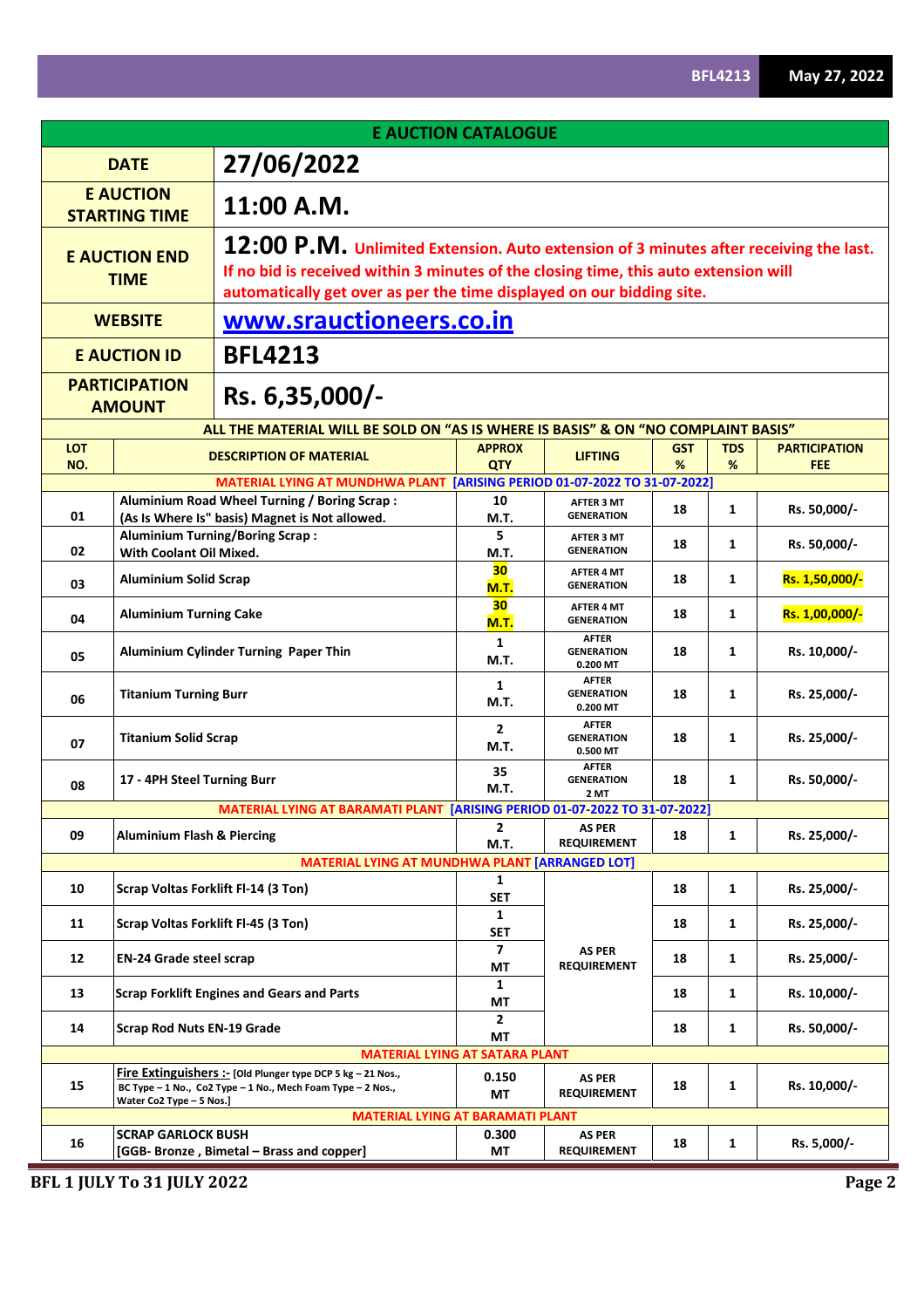| <b>BIDDER REGISTRATION FORM</b>                                                                                  |                                                          |  |        |  |  |                     |  |        |  |                          |  |        |
|------------------------------------------------------------------------------------------------------------------|----------------------------------------------------------|--|--------|--|--|---------------------|--|--------|--|--------------------------|--|--------|
| DATE:                                                                                                            |                                                          |  |        |  |  |                     |  |        |  |                          |  |        |
| <b>NAME OF THE FIRM:</b>                                                                                         |                                                          |  |        |  |  |                     |  |        |  |                          |  |        |
| <b>ADDRESS:</b>                                                                                                  |                                                          |  |        |  |  |                     |  |        |  |                          |  |        |
| <b>CONTACT No.</b>                                                                                               |                                                          |  |        |  |  |                     |  |        |  |                          |  |        |
| <b>LAND LINE WITH STD</b><br><b>CODE</b>                                                                         |                                                          |  |        |  |  |                     |  |        |  |                          |  |        |
| <b>EMAIL ID:</b>                                                                                                 |                                                          |  |        |  |  |                     |  |        |  |                          |  |        |
| <b>GST NO:</b>                                                                                                   |                                                          |  |        |  |  |                     |  |        |  |                          |  |        |
| <b>PAN NO:</b>                                                                                                   |                                                          |  |        |  |  |                     |  |        |  |                          |  |        |
|                                                                                                                  | PLEASE ENCLOSE XEROX COPY OF GST CERTRIFICATE & PAN CARD |  |        |  |  |                     |  |        |  |                          |  |        |
|                                                                                                                  |                                                          |  |        |  |  | <b>BANK DETAILS</b> |  |        |  |                          |  |        |
| <b>BANK NAME</b>                                                                                                 |                                                          |  |        |  |  |                     |  |        |  |                          |  |        |
| <b>ACCOUNT NAME</b>                                                                                              |                                                          |  |        |  |  |                     |  |        |  |                          |  |        |
| <b>ACCOUNT NO:</b>                                                                                               |                                                          |  |        |  |  |                     |  |        |  |                          |  |        |
| <b>IFSC CODE:</b>                                                                                                |                                                          |  |        |  |  |                     |  |        |  |                          |  |        |
| <b>BRANCH NAME:</b>                                                                                              |                                                          |  |        |  |  |                     |  |        |  |                          |  |        |
| <b>HAZARDOUS WASTE</b><br><b>CERTIFICATE:</b>                                                                    | <b>BURNT OIL</b>                                         |  | $\Box$ |  |  | E-WASTE             |  | $\Box$ |  | <b>LEAD ACID BATTERY</b> |  | $\Box$ |
| PLEASE ENCLOSE XEROX COPY OF PASSBOOK & CONSENT THE ABOVE                                                        |                                                          |  |        |  |  |                     |  |        |  |                          |  |        |
| <b>NAME OF THE PERSON</b><br>THE BIDDING ON<br><b>BEHALF OF THE</b><br>FIRM/COMPANY:<br><b>&amp; DESIGNATION</b> |                                                          |  |        |  |  |                     |  |        |  |                          |  |        |
| <b>SIGNATURE &amp; SEAL</b>                                                                                      |                                                          |  |        |  |  |                     |  |        |  |                          |  |        |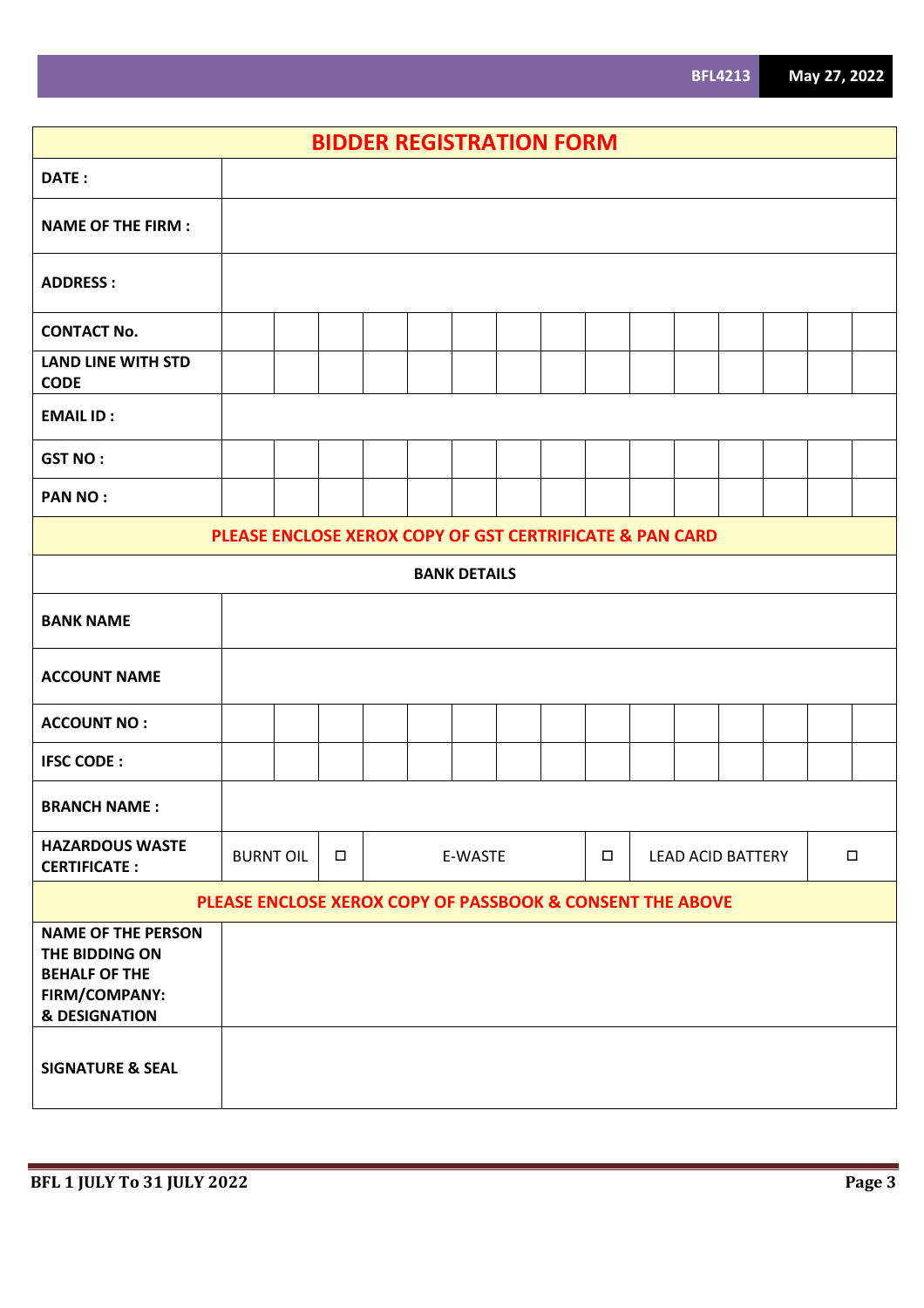| <b>BIDDER PARTICIPATION DETAILS</b>                                                                                                                                                                                                                                                                                                                                                                                                                                                                                                              |                                    |                       |  |         |                                                                      |                                  |         |                                                            |                                 |
|--------------------------------------------------------------------------------------------------------------------------------------------------------------------------------------------------------------------------------------------------------------------------------------------------------------------------------------------------------------------------------------------------------------------------------------------------------------------------------------------------------------------------------------------------|------------------------------------|-----------------------|--|---------|----------------------------------------------------------------------|----------------------------------|---------|------------------------------------------------------------|---------------------------------|
|                                                                                                                                                                                                                                                                                                                                                                                                                                                                                                                                                  | <b>NAME OF THE FIRM/COMPANY:</b>   |                       |  |         |                                                                      |                                  |         |                                                            |                                 |
|                                                                                                                                                                                                                                                                                                                                                                                                                                                                                                                                                  | UTR / DD NO & DATE:                |                       |  |         |                                                                      |                                  |         |                                                            |                                 |
| <b>AMOUNT Rs.</b>                                                                                                                                                                                                                                                                                                                                                                                                                                                                                                                                |                                    |                       |  |         |                                                                      |                                  |         |                                                            |                                 |
| <b>BANK NAME:</b>                                                                                                                                                                                                                                                                                                                                                                                                                                                                                                                                |                                    |                       |  |         |                                                                      |                                  |         |                                                            |                                 |
|                                                                                                                                                                                                                                                                                                                                                                                                                                                                                                                                                  |                                    |                       |  |         | BIDDER WILL BE ISSUED SINGLE LOGIN & PASSORD FOR THE REGISTERED LOTS |                                  |         |                                                            |                                 |
|                                                                                                                                                                                                                                                                                                                                                                                                                                                                                                                                                  | <b>IMPORTANT NOTE:</b>             |                       |  |         |                                                                      |                                  |         | 1] BIDDERS ARE REQUESTED TO GIVE THEIR PAN NO. AND GST NO. |                                 |
|                                                                                                                                                                                                                                                                                                                                                                                                                                                                                                                                                  |                                    |                       |  |         | SELECT LOT/S FOR BIDDING V                                           |                                  |         |                                                            |                                 |
| LOT NO.                                                                                                                                                                                                                                                                                                                                                                                                                                                                                                                                          | <b>PARTICIPATION</b><br><b>FEE</b> | <b>SELECTION</b><br>V |  | LOT NO. | <b>PARTICIPATION</b><br><b>FEE</b>                                   | <b>SELECTION</b><br>$\mathbf{v}$ | LOT NO. | <b>PARTICIPATION</b><br><b>FEE</b>                         | <b>SELECTION</b><br>$\mathbf v$ |
|                                                                                                                                                                                                                                                                                                                                                                                                                                                                                                                                                  |                                    | $\Box$                |  |         |                                                                      | $\Box$                           |         |                                                            | $\Box$                          |
|                                                                                                                                                                                                                                                                                                                                                                                                                                                                                                                                                  |                                    | □                     |  |         |                                                                      | □                                |         |                                                            | $\Box$                          |
|                                                                                                                                                                                                                                                                                                                                                                                                                                                                                                                                                  |                                    | □                     |  |         |                                                                      | □                                |         |                                                            | $\Box$                          |
|                                                                                                                                                                                                                                                                                                                                                                                                                                                                                                                                                  |                                    | $\Box$                |  |         |                                                                      | $\Box$                           |         |                                                            | $\Box$                          |
|                                                                                                                                                                                                                                                                                                                                                                                                                                                                                                                                                  |                                    | □                     |  |         |                                                                      | $\Box$                           |         |                                                            | $\Box$                          |
|                                                                                                                                                                                                                                                                                                                                                                                                                                                                                                                                                  |                                    | □                     |  |         |                                                                      | □                                |         |                                                            | $\Box$                          |
| This participation fee is refundable without any interest, however would not be adjusted as part/ full portion of<br>Earnest Money Deposit in cases where the Bidder's bid is accepted by the Seller and then the bidder becomes the<br>Buyer. For Selected lot/lots EMD should be paid within Five days from the date of acceptance of your Bid. For payment<br>of EMD no extension will be granted.<br><b>NAME OF THE PERSON</b><br>THE BIDDING ON BEHALF<br>OF THE FIRM/COMPANY :<br><b>&amp; DESIGNATION</b><br><b>SIGNATURE &amp; SEAL:</b> |                                    |                       |  |         |                                                                      |                                  |         |                                                            |                                 |

| <b>IMP Note</b> |                                                                                                |  |  |  |  |  |  |
|-----------------|------------------------------------------------------------------------------------------------|--|--|--|--|--|--|
|                 | H1 Bidder have to furnish the recycling declaration certificate at the end of contract period. |  |  |  |  |  |  |
|                 | Mobile phone not allowed in company premises.                                                  |  |  |  |  |  |  |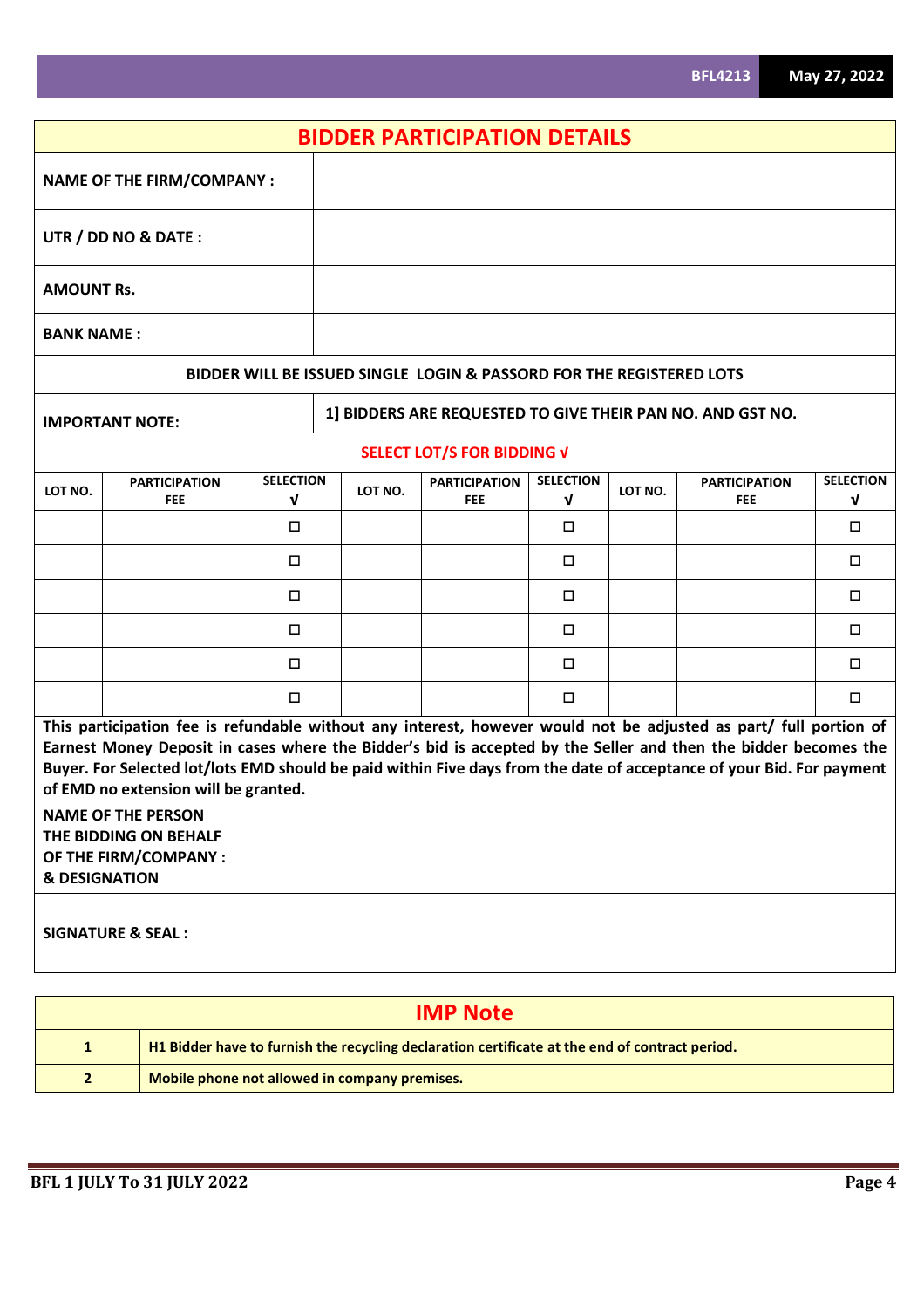**BIDDER AGREEMENT**

**AGREEMENT WITH BIDDER FOR THE ONLINE AUCTION NO : BFL4213 ON BEHALF OF BHARAT FORGE LTD, THIS IS ONLY APPLICABLE FOR THE BIDDERS WHO HAVE REGISTERED & PAID PARTICIPATION FEE FOR THE E AUCTION**

**THIS AGREEMENT IS SIGNED ON :- ( "EFFECTED DATE")** SHANKAR RAMCHANDRA AUCTIONEERS PVT LTD , **(HEREIN REFERED AS SRAPL) 1st PARTY AND**

## **(HEREIN REFERED AS BIDDER) 2nd PARTY**

The purpose of this agreement is to confirm that the bidder is authorized to bid in the online Auction being conducted by SRAPL. Pune for the material of the "SELLER" "-(**OF BHARAT FORGE LIMITED) ,** herein as referred as " **BFL**")

## **THE FOLLOWING FOR THIS PURPOSE**

| 1.  | The bidder has read & understood the Online Auction Catalogue being conducted on WWW.STAUCtiONeerS.CO.IN. Inspection,<br>Terms & Condition of Online Auction, details of material put to Online Auction, the basis of bidding, the bidding<br>procedure, contract particulars etc.                                                                                                                                                                                                                                                                                                               |
|-----|--------------------------------------------------------------------------------------------------------------------------------------------------------------------------------------------------------------------------------------------------------------------------------------------------------------------------------------------------------------------------------------------------------------------------------------------------------------------------------------------------------------------------------------------------------------------------------------------------|
| 2.  | All the information pertaining to weight, condition, etc which has been mentioned in the "Online Auction" Catalogue By SRAPL, is<br>to the best of its knowledge .The bidding basis will be ARISING BASIS" & on "NO COMPLAINTS" & "ON AS IS WHERE IS BASIS".<br>The bidder is deemed to have inspected the material put For "ONLINE AUCTION" & satisfied himself about the quality,<br>quantity & location of material put to auction.                                                                                                                                                           |
| 3.  | PARTICIPATION FEE: The Participation fee for all the lots is Rs. 6,35,000/- (Rupees only)                                                                                                                                                                                                                                                                                                                                                                                                                                                                                                        |
| 4.  | The bidder deposit will carry no interest on it. The Participation fee should be in form of DD/Payorder drawn in favor of<br><b>BHARAT FORGE LIMITED Payable at "PUNE".</b>                                                                                                                                                                                                                                                                                                                                                                                                                      |
| 5.  | The bidder agrees to accept the LOGIN ID & PASSWORD issued to him on 27/06/2022 after The start of auction. The bidder<br>has read & understood the bidding process on www.srauctioneers.co.in website.                                                                                                                                                                                                                                                                                                                                                                                          |
| 6.  | Participation / Entry fee of unsuccessful bidders will be refunded after the declaration of auction results.                                                                                                                                                                                                                                                                                                                                                                                                                                                                                     |
| 7.  | All the above documents mentioned in the bidder registration form shall be submitted to SRAPL office Pune on or before<br>25/06/2022 by 05:00 P.M. Documents received after the above mentioned due date will not be accepted, & it will be the sole<br>responsibility of the bidder.                                                                                                                                                                                                                                                                                                            |
| 8.  | All correspondence will be done to the office address of SRAPL ie 128 Mahatma Gandhi Road Camp Pune- 411001 & e mail<br>address admin@srauctioneers.co.in.                                                                                                                                                                                                                                                                                                                                                                                                                                       |
| 9.  | On Declaring the highest bidder in the Online Auction the successful bidder will have to deposit 100% (as the case maybe) EMD<br>within 02 days in form of RTGS/NEFT DD/Pay order in favor of "BHARAT FORGE LIMITED" Payable at " PUNE .                                                                                                                                                                                                                                                                                                                                                         |
| 10. | The bidder aggress to accept the LOGIN ID & PASSWORD issued to him 1 hour prior to the auction. And that he has read and<br>understood the bidding process on the WWW.STauctioneers.co.in platform. And that it would be his responsibility incase he<br>dose not prefer to change the password on receipt.                                                                                                                                                                                                                                                                                      |
| 11. | The Bidder authorizes SRAPL/BFL to forfeit his participation fee in case the bidder fails to pay the 25% EMD for the lot which he<br>is the Highest Bidder. The bidder agrees to honor his bid/bids, if the material is offered to him, for the validity period, after the<br>declaration of the auction results. Failure to do so will forfeiture of the bidders participation/caution money. On winning the lot in<br>the auction bidder (H1) confirms that the 100% EMD will be made by bidder (H1) within 02 days in form of DD/Pay order<br>in favor "BHARAT FORGE LTD." Payable at " PUNE" |
| 12. | Bidder agrees to compensate SRAPL/ BFL the loss in the transaction it may suffer in case of back out/non performance by the<br>bidder to the terms & condition of this agreement. The bidder also agrees that the total participation fee paid by him will stand<br>forfeited in case he backs out of the bid or refuses to honor his bid.                                                                                                                                                                                                                                                       |
| 13. | The bidder confirms compliance to the procedure of balance payment to be made to the Seller as defined in the auction<br>catalogue.                                                                                                                                                                                                                                                                                                                                                                                                                                                              |
| 14. | The bidder hereby confirms that the refund of the deposit should be in the name of the Company as mentioned above.                                                                                                                                                                                                                                                                                                                                                                                                                                                                               |
| 15. | The bidding amount against the login ID allocated to the bidder is captured accurately in the software system during the bidding<br>process. The record of each bid is maintained by SRAPL.                                                                                                                                                                                                                                                                                                                                                                                                      |
| 16. | Auctioneer/BFL will have right to re auction the unsold lots after the auction gets over and the bidder will have no objection to<br>the same.                                                                                                                                                                                                                                                                                                                                                                                                                                                   |
| 17. | In the event of any doubts arising after the auction event, the software recorded shall be treated as final.                                                                                                                                                                                                                                                                                                                                                                                                                                                                                     |
| 18. | The bidder is hereby legally bounded to have accepted the price as per the bid in the software record maintained by SRAPL. If<br>approached by SRAPL as the winning bidder, the bidder shall honor the down payment procedure. Further the successful bidder<br>authorizes SRAPL to forward the participation fee as part payment of EMD to BFL if required and pay the balance amount of<br>EMD if any to BFL                                                                                                                                                                                   |
| 19. | SRAPL shall not be responsible for any loss of bidding opportunity to the bidder on account of infrastructure, hardware, Internet<br>speed, local ISP services or power problems at the bidders end. However, SRAPL encourages the bidder to immediately get in<br>touch with the nearest market place of SRAPL and report the problem, during the bidding, to request for time extension or<br>other help.                                                                                                                                                                                      |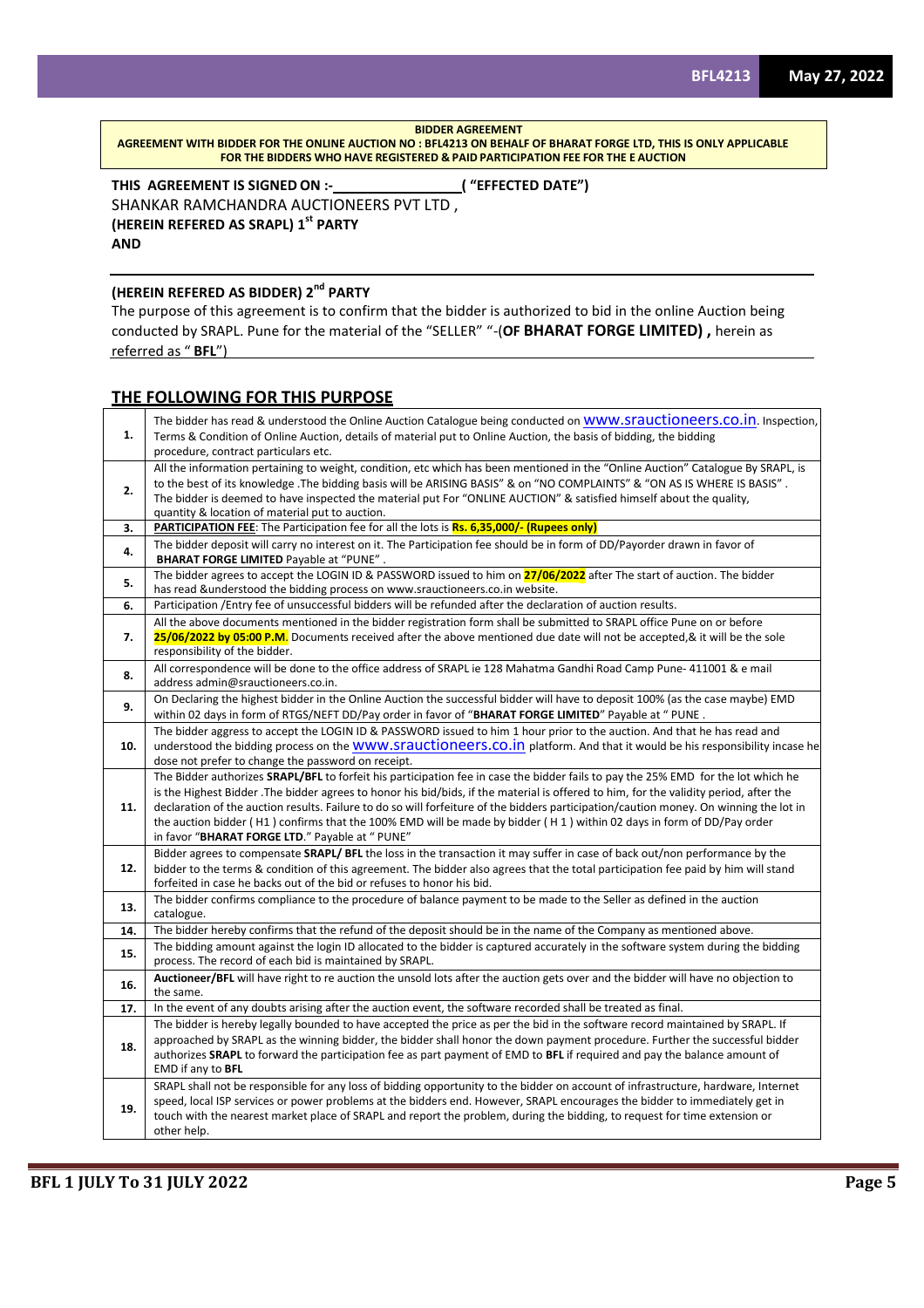| 20. | SRAPL shall flash important messages during the auction in the bidding screen. The bidder is responsible for the seeing and<br>understanding the message. The bidder for any clarification can seek SRAPL market -maker help on the same. The<br>auction message are deemed to be a part of the catalogue.                               |
|-----|------------------------------------------------------------------------------------------------------------------------------------------------------------------------------------------------------------------------------------------------------------------------------------------------------------------------------------------|
| 21. | SRAPL reserves the right to alter and inform the contents of the catalogue before the start of the auction. The catalogue posted<br>on www.srauctioneers.co.in during the auction period would be treated as final one. The bidder shall be responsible<br>for checking for any update as might arise prior to the start of the auction. |
| 22. | The bidder shall be bidding on the basis of the commercial terms and conditions as mentioned.                                                                                                                                                                                                                                            |
| 23. | The bidder understands the right of bidding for this auction is reserved in case of observed irregularities which can affect the<br>bidding process, the bidder will be disabled. SRAPL shall have final authority in this matter.                                                                                                       |
| 24. | The bidder has received and accepted the terms and conditions given in the catalogue, issued upon signing this agreement.                                                                                                                                                                                                                |
| 25. | It is mutually understood and agreed that the laws of the Union of India shall govern this agreement, Without reference to its<br>Conflicts of law provisions. The court of Pune shall have exclusive jurisdiction relating to any proceedings arising out of this<br>agreement.                                                         |
| 26. | Auctioneer reserves the right to extend the timing of e auction and can even re auction unsold lots on the same day. The bidder<br>agrees to keep himself posted on the same by being in touch with the SR auctioneer.                                                                                                                   |

## **AGREED TO BY,**

## **BIDDER SIGNATURE & SEAL**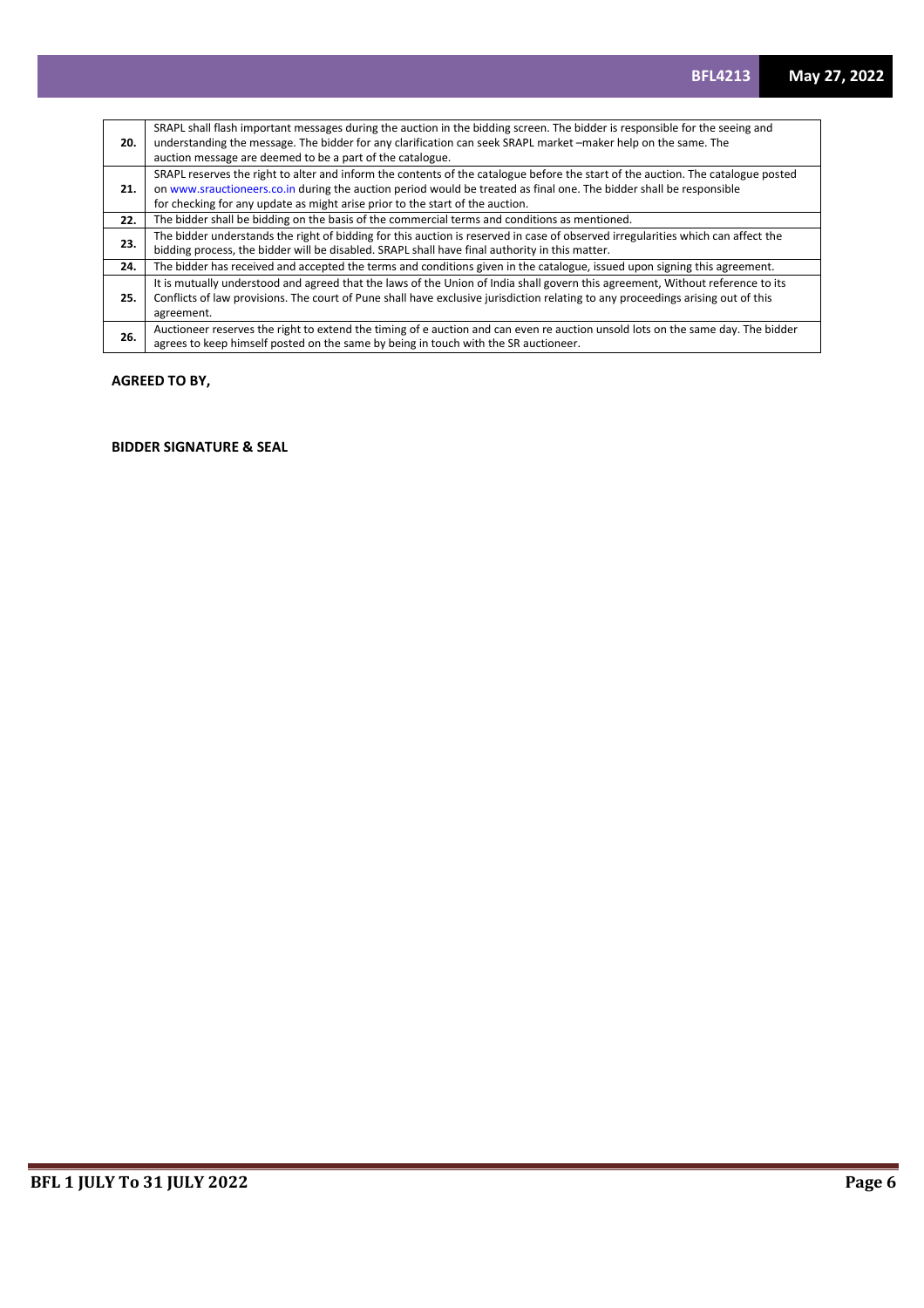|                              | <b>TERMS AND CONDITIONS OF AUCTION SALE</b>                                                                                                                                                                                                                                                                                                                                                                                                                                                                                                                                                                                                                                                                                                                                                                                                                                                                                                                                                                                                                                                                                                                                                                                                                                                                                                                                                                                                    |
|------------------------------|------------------------------------------------------------------------------------------------------------------------------------------------------------------------------------------------------------------------------------------------------------------------------------------------------------------------------------------------------------------------------------------------------------------------------------------------------------------------------------------------------------------------------------------------------------------------------------------------------------------------------------------------------------------------------------------------------------------------------------------------------------------------------------------------------------------------------------------------------------------------------------------------------------------------------------------------------------------------------------------------------------------------------------------------------------------------------------------------------------------------------------------------------------------------------------------------------------------------------------------------------------------------------------------------------------------------------------------------------------------------------------------------------------------------------------------------|
|                              | 1) DESCRIPTION OF MATERIAL :                                                                                                                                                                                                                                                                                                                                                                                                                                                                                                                                                                                                                                                                                                                                                                                                                                                                                                                                                                                                                                                                                                                                                                                                                                                                                                                                                                                                                   |
| 1A.                          | The material be disposed of on "As is where is" basis and in wet, Dry or Rusty condition. No complaints whatsoever will be<br>entertained after the bid is made and it will be expressly, understood that the purchaser has fully satisfied himself regarding<br>the quality, condition of the available material before bidding. The disposable materials are normally kept in the scrap yard<br>in open space and the Company will not be in any manner responsible for any damage/deterioration of the material.                                                                                                                                                                                                                                                                                                                                                                                                                                                                                                                                                                                                                                                                                                                                                                                                                                                                                                                            |
| 1B.                          | The number, quantities or tonnage and nature of material given in the catalogues are only indicative and the material will be                                                                                                                                                                                                                                                                                                                                                                                                                                                                                                                                                                                                                                                                                                                                                                                                                                                                                                                                                                                                                                                                                                                                                                                                                                                                                                                  |
|                              | sold without any regard or consideration to this numbers/ tonnage of materials and no warrantee shall be implied.<br>The participating bidder will have to pay participation fee as indicated against each lot in the catalogue in the form of                                                                                                                                                                                                                                                                                                                                                                                                                                                                                                                                                                                                                                                                                                                                                                                                                                                                                                                                                                                                                                                                                                                                                                                                 |
| 1C.                          | DD/pay order in favor of BHARAT FORGE LTD; In case of successful bidder the said participation fee will be adjusted against<br>the Earnest Money Deposit of that particular lot and the balance amount of EMD will be paid in the form of RTGS/DEMAND<br><b>DRAFT/PAYORDER only</b> . If the successful bidder fails to pay the Earnest Money Deposit, then his participation fee will be<br>forfeited and he will have no claim whatsoever on the said lot and MIL will be entitled to deal with it in whatsoever manner<br>it may deem fit. In case of unsuccessful bidder the said participation fee will be returned. Please note the participation fee<br>will bear no interest                                                                                                                                                                                                                                                                                                                                                                                                                                                                                                                                                                                                                                                                                                                                                           |
| 1D.                          | The participating bidder will have to download the entire form from the website <b>WWW.STAUCTIONEETS.CO.IN</b> and<br>submit the same after filling in the requisite information and signing on each and every paper of the form by way of                                                                                                                                                                                                                                                                                                                                                                                                                                                                                                                                                                                                                                                                                                                                                                                                                                                                                                                                                                                                                                                                                                                                                                                                     |
|                              | acceptance of the terms and conditions                                                                                                                                                                                                                                                                                                                                                                                                                                                                                                                                                                                                                                                                                                                                                                                                                                                                                                                                                                                                                                                                                                                                                                                                                                                                                                                                                                                                         |
| 2) PAYMENT TERMS:            |                                                                                                                                                                                                                                                                                                                                                                                                                                                                                                                                                                                                                                                                                                                                                                                                                                                                                                                                                                                                                                                                                                                                                                                                                                                                                                                                                                                                                                                |
|                              | In case of successful bidder                                                                                                                                                                                                                                                                                                                                                                                                                                                                                                                                                                                                                                                                                                                                                                                                                                                                                                                                                                                                                                                                                                                                                                                                                                                                                                                                                                                                                   |
| 2A.                          | Payment for lots costing less than Rs. 5,000/- (Rupees Five Thousand only) should be made in full by cash/DD within two<br>days from the date of receipt of allotment letter issued by the auctioneer.                                                                                                                                                                                                                                                                                                                                                                                                                                                                                                                                                                                                                                                                                                                                                                                                                                                                                                                                                                                                                                                                                                                                                                                                                                         |
| 2B.                          | Earnest Money Deposit or security Deposit or participation fee will bear no interest.                                                                                                                                                                                                                                                                                                                                                                                                                                                                                                                                                                                                                                                                                                                                                                                                                                                                                                                                                                                                                                                                                                                                                                                                                                                                                                                                                          |
| <b>FOR ARISING LOTS:</b>     |                                                                                                                                                                                                                                                                                                                                                                                                                                                                                                                                                                                                                                                                                                                                                                                                                                                                                                                                                                                                                                                                                                                                                                                                                                                                                                                                                                                                                                                |
|                              | Cash/D.D. payment of 10% of sale value towards Earnest Money Deposit must be made within THREE days from the date of                                                                                                                                                                                                                                                                                                                                                                                                                                                                                                                                                                                                                                                                                                                                                                                                                                                                                                                                                                                                                                                                                                                                                                                                                                                                                                                           |
| 2C.                          | receipt of allotment letter issued by the auctioneer. If on the receipt of intimation letter from auctioneer the highest bidder<br>fails to pay earnest money required as per clause no.2 G, the participation fee paid by the bidder will be forfeited, the bid<br>shall forthwith be cancelled and lot re-auctioned. The defaulter however will not be allowed to participate in further<br>auctions of MIL and he will be blacklisted                                                                                                                                                                                                                                                                                                                                                                                                                                                                                                                                                                                                                                                                                                                                                                                                                                                                                                                                                                                                       |
| 2D.                          | The stores must be removed by successful bidder as per the schedule announced by the company against the full payment<br>by DD/RTGS ONLY for the available material, including all taxes wherever applicable. For this purpose the successful bidder<br>should contact the Company's concerned authority every week to ascertain the quantity available for lifting in the scrap<br>yard.                                                                                                                                                                                                                                                                                                                                                                                                                                                                                                                                                                                                                                                                                                                                                                                                                                                                                                                                                                                                                                                      |
| 2E.                          | E.M.D. will not be adjusted against the periodic deliveries taken but will be returned to the purchaser after he removes the<br>entire scrap offered to him during the period of contract and to the entire satisfaction of the Company. Excess quantity to be<br>lifted. Area to be cleared                                                                                                                                                                                                                                                                                                                                                                                                                                                                                                                                                                                                                                                                                                                                                                                                                                                                                                                                                                                                                                                                                                                                                   |
|                              | <b>FOR ARRANGED LOTS:</b>                                                                                                                                                                                                                                                                                                                                                                                                                                                                                                                                                                                                                                                                                                                                                                                                                                                                                                                                                                                                                                                                                                                                                                                                                                                                                                                                                                                                                      |
| 2F.                          | Payment not less than 100 % of the sale value towards Earnest Money Deposit must be made within two days from the date<br>of receipt of allotment letter issued by the auctioneer in the form of DD/RTGS ONLY to BHARAT FORGE LTD. WITHIN 2<br>DAYS, the details of which will be given to the successful bidder.                                                                                                                                                                                                                                                                                                                                                                                                                                                                                                                                                                                                                                                                                                                                                                                                                                                                                                                                                                                                                                                                                                                              |
| 2G.                          | The balance 75% of the sale value must be paid within 10 days from the date of auction, excluding the day of Auction in the<br>form of DD/RTGS ONLY into the Company A/c the details of which will be given to the successful bidder. In case of failure to<br>pay this balance amount within the time limit granted by the Company. (10 days stipulated as par this terms & conditions<br>plus extension if any granted by company in special case) the participation fee will stand forfeited.                                                                                                                                                                                                                                                                                                                                                                                                                                                                                                                                                                                                                                                                                                                                                                                                                                                                                                                                               |
| 2H.                          | If on the receipt of intimation letter from auctioneer the highest bidder fails to pay earnest money or full payment required<br>as per clause no.2A or 2C above, the bid shall forthwith be cancelled, the participation fee paid by the bidder will be<br>forfeited and lot re-auctioned. The defaulter however will not be allowed to participate in further auctions of MIL and he<br>will be blacklisted                                                                                                                                                                                                                                                                                                                                                                                                                                                                                                                                                                                                                                                                                                                                                                                                                                                                                                                                                                                                                                  |
| <b>3. TAXES &amp; DUTIES</b> |                                                                                                                                                                                                                                                                                                                                                                                                                                                                                                                                                                                                                                                                                                                                                                                                                                                                                                                                                                                                                                                                                                                                                                                                                                                                                                                                                                                                                                                |
| 3A.                          | GST or any other taxes, duty , levy as applicable will be charged extra. ANY OTHER DUTY if applicable will be charged extra.<br>However, for convenience sake bid would be exclusive of all taxes and duties.                                                                                                                                                                                                                                                                                                                                                                                                                                                                                                                                                                                                                                                                                                                                                                                                                                                                                                                                                                                                                                                                                                                                                                                                                                  |
| 3B.                          | All GST, and all other taxes, duties (imposed) whether payable to the Central Government or to the State Government or to<br>the Municipal, local or other authorities shall be deposited by the purchaser with the Company, along with the purchaser<br>money as part of the purchase price. Non-payment of any amount payable under this clause will have the same effect as<br>non-payment of the purchase money and will result in Ipso Facto termination of the contract and forfeiture of the earnest<br>money. If the liability of such tax (imposed) and/or duty, is in doubt, the Company will have a right to call upon the purchaser<br>to make such provision as the Company deems fit and proper to ensure the recovery of such taxes (imposed and/or duty if<br>the tax (imposed) and/or duty is not recovered at the time of delivery/ dispatch, the Company will have the right to call upon<br>the purchaser to pay such amount as may be due whenever the company finds that it has omitted to charge or the Company<br>becomes liable to pay higher charge as a result of decisions or announcements by Government or/ and other competent<br>authority. Even thought the full value of the materials may have been cleared from the Company's work, the Company shall<br>be entitled to recover the amount or amounts that might at any time become payable by the company to the purchaser on<br>any accounts whatsoever. |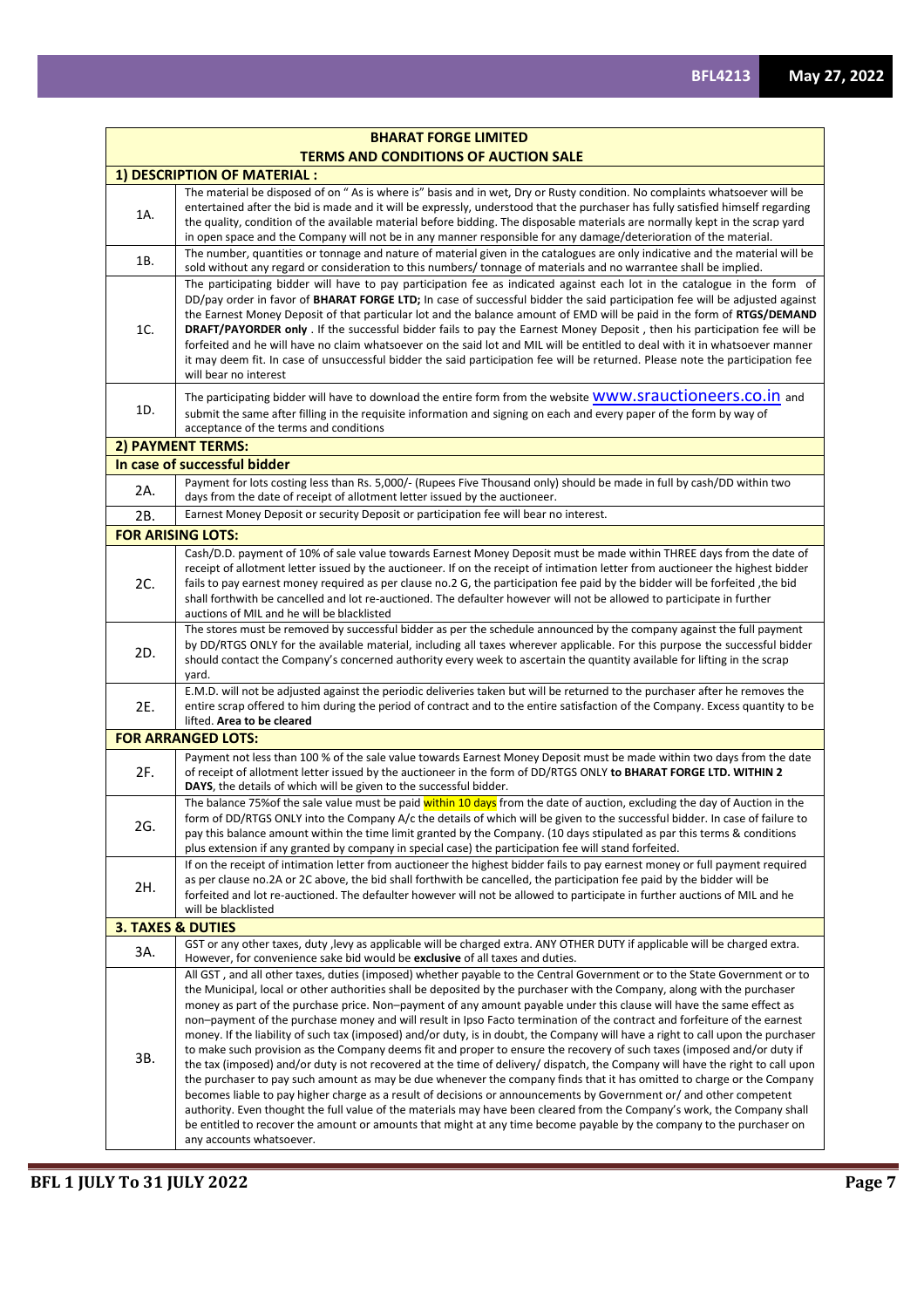|                   | <b>4. DELIVERY OF SCRAP MATERIAL:</b>                                                                                                                                                                                                                             |
|-------------------|-------------------------------------------------------------------------------------------------------------------------------------------------------------------------------------------------------------------------------------------------------------------|
|                   | The purchaser will make his own arrangement for weighments, loading & transportation of the Scrap from Company's                                                                                                                                                  |
| 4 A.              | premises. He will not be entitled to claim any. Facility or assistance in this regard. The material sold on weight basis will be<br>weighed on Company's weight-bridge in the presence of Company's representative. The weights recorded on the                   |
|                   | weighbridge will be final and binding on both parties. No complaints in shortage in the weight will be entertained                                                                                                                                                |
|                   | The delivery of the material shall be given to the person whose name and signature appears on the allotment letter. In case                                                                                                                                       |
|                   | the original purchaser wishes to take the delivery of the material through his agent/representative, then he must issue a                                                                                                                                         |
|                   | letter of authority authorizing his agent/ representative to take delivery. This letter of authority must be presented to the                                                                                                                                     |
| 4 B.              | officer concerned. The officer concerned may in his discretion decline to act on any such letter of authority. It will be for the<br>purchaser to satisfy the officer concerned its genuineness. The company will not be responsible in any manner if the         |
|                   | material is delivered to the wrong person while delivering material to such persons. No claims will be entertained by the                                                                                                                                         |
|                   | Company on any account in such matter                                                                                                                                                                                                                             |
| 4 C.              | The purchaser is not entitled to chose or pick up any particular material from the lot. He has to lift the entire material as                                                                                                                                     |
|                   | available in the lot and as per the directions of the Company Officers.<br>The purchaser is not allowed to lift any other material than the material described in the lot even if such material is found in                                                       |
|                   | Scrap Yard at the time of taking delivery. The material other than that has been described in the lot but found in Scrap Yard                                                                                                                                     |
|                   | is belonging to the Company should not be lifted as Scrap. In case any successful purchaser is found collecting material                                                                                                                                          |
|                   | belonging to Company willfully, severe action may be instituted by the Company against such person. This may include even                                                                                                                                         |
|                   | lodging of Police Complaint                                                                                                                                                                                                                                       |
| 4 D.              | THE DELIVERY WILL BE EFFECTED DURING WORKING HOURS 09:00 A.M. TO 03:00 P.M. ONLY (EXCEPT THURSDAY ( FOR<br>PUNE PLANT) & PUBLIC HOLIDAYS).                                                                                                                        |
| 4 E.              | The Purchaser should obtain the payment clearance certificate and take delivery order prior to taking actual delivery of<br>scrap.                                                                                                                                |
| 4 F.              | Re-Sale will not be recognized and Release Order will be made out in the name of actual successful purchaser only.                                                                                                                                                |
| 4 G.              | No transfer of amounts from one party to another party will be allowed                                                                                                                                                                                            |
|                   | <b>5.FORCE MAJEURE CLAUSE:</b>                                                                                                                                                                                                                                    |
|                   | Company shall not be liable for non performance of any contract either wholly or in part not for any delay in performance                                                                                                                                         |
|                   | resulting from time to time in cases beyond the Company's control including fire, strikes, go slow, lock-out, closure,<br>pestilence, epidemic, floods, accidents, damage or requirements of Government Force or any circumstances beyond the                     |
|                   | control of Company whether directly due to or in consequence of the said cause or not the existence if such cause or                                                                                                                                              |
|                   | consequence shall operate to the extent of the time on the part of Company by such period as may be necessary to enable                                                                                                                                           |
| 5A                | the Company to effect performance after the cause of the delay shall have ceased to exist. Should Company so determine                                                                                                                                            |
|                   | shall be entitled at any time without notice to the purchaser to cancel any contract the performance of which is likely to be                                                                                                                                     |
|                   | delayed by any of the cause aforesaid and in such cases the purchaser shall have no claim upon the Company of any kind.<br>The provision of this paragraph shall not be limited or abrogated by any other terms of the contract whether printed or                |
|                   | written will the provision of this clause abrogate or limit the effect of any other clause mentioned in these terms &                                                                                                                                             |
|                   | conditions.                                                                                                                                                                                                                                                       |
|                   | In case any purchaser purchases a lot and after making full payment removes the part of the lot & fails to remove the                                                                                                                                             |
| 5B.               | balance lot and then, in that case, after the stipulated time is over (including the extension granted, if any), the lot will be<br>treated as abandoned and whatever money is paid for the lot will be forfeited along with the E.M.D. & the balance lot will be |
|                   | disposed of by the Company as deemed fit.                                                                                                                                                                                                                         |
| <b>6.GENERAL:</b> |                                                                                                                                                                                                                                                                   |
|                   | The highest auction bid will be subject to approval of the 'Committee" appointed by the Company which will supervise the E                                                                                                                                        |
|                   | auction sale proceed and reserve the right to accept or reject the highest bid without declaring any reasons whatsoever.                                                                                                                                          |
| 6A.               | Such decisions will be given on the spot at the time of auction. The Company reserves the right at its discretion to withdraw<br>any lot prior to commencement of auction without assigning any reasons thereof. The auctioneer may even refuse to accept         |
|                   | any bid from any persons without assigning any reasons for such refusal.                                                                                                                                                                                          |
|                   | Deliveries will be made only during working hours on working days. The material auctioned shall in every respect remain at                                                                                                                                        |
| 6B.               | the risk of the auction purchaser from the day of auction and Company shall not accept any liability for the safe custody of                                                                                                                                      |
|                   | preservation, thereof from that date.                                                                                                                                                                                                                             |
| 6C.               | The general conditions of goods against all lots of the list shall be treated as Scrap/Unserviceable lots and condemned unless<br>otherwise specifically mentioned against the items or lots.                                                                     |
|                   | In case where Company proposes to auction any particular items or items of stores by weight or number and not on lot basis                                                                                                                                        |
| 6 D.              | announcement to that effect shall be made before such stores are to be auctioned. The bid in such cases shall be for each                                                                                                                                         |
|                   | number or units or weight.                                                                                                                                                                                                                                        |
| 6 E.              | Lots auctioned must be cleared within the stipulated period to the extent of materials available. Partial lifting will not be<br>permitted.                                                                                                                       |
| 6 F.              | Successful execution to the contract will mean complete of the lots sold form specified location.                                                                                                                                                                 |
|                   | Purchasers are warned that any attempt to misuse Gate pass, chalans authorising delivery, or any such documents will liable                                                                                                                                       |
| 6 G.              | them to serious penalties or such other auction as may be open to the Company. The purchaser should therefore ensure                                                                                                                                              |
|                   | that, important documents relating to the sale are in the custody of trustworthy & responsible persons.<br>The lot sold must be cleared within the stipulated period as stated in Clause No. 2(e). If the successful purchaser at any stage either                |
|                   | neglects or refuses or is enable to take delivery of the materials for any reason whatsoever within the prescribed time or the                                                                                                                                    |
| 6 H.              | performance of the purchaser is unsatisfactory. The Company will have the right to terminate the contract and forfeit EMD amount                                                                                                                                  |
|                   | and claim such further losses and damages that may be caused to Company by such breach. The decision of                                                                                                                                                           |
|                   | the Company regarding satisfactory performance or otherwise will be final and binding on the purchaser and such lots in questions<br>shall be resold by the Company without any further reference to the Purchaser.                                               |
|                   |                                                                                                                                                                                                                                                                   |